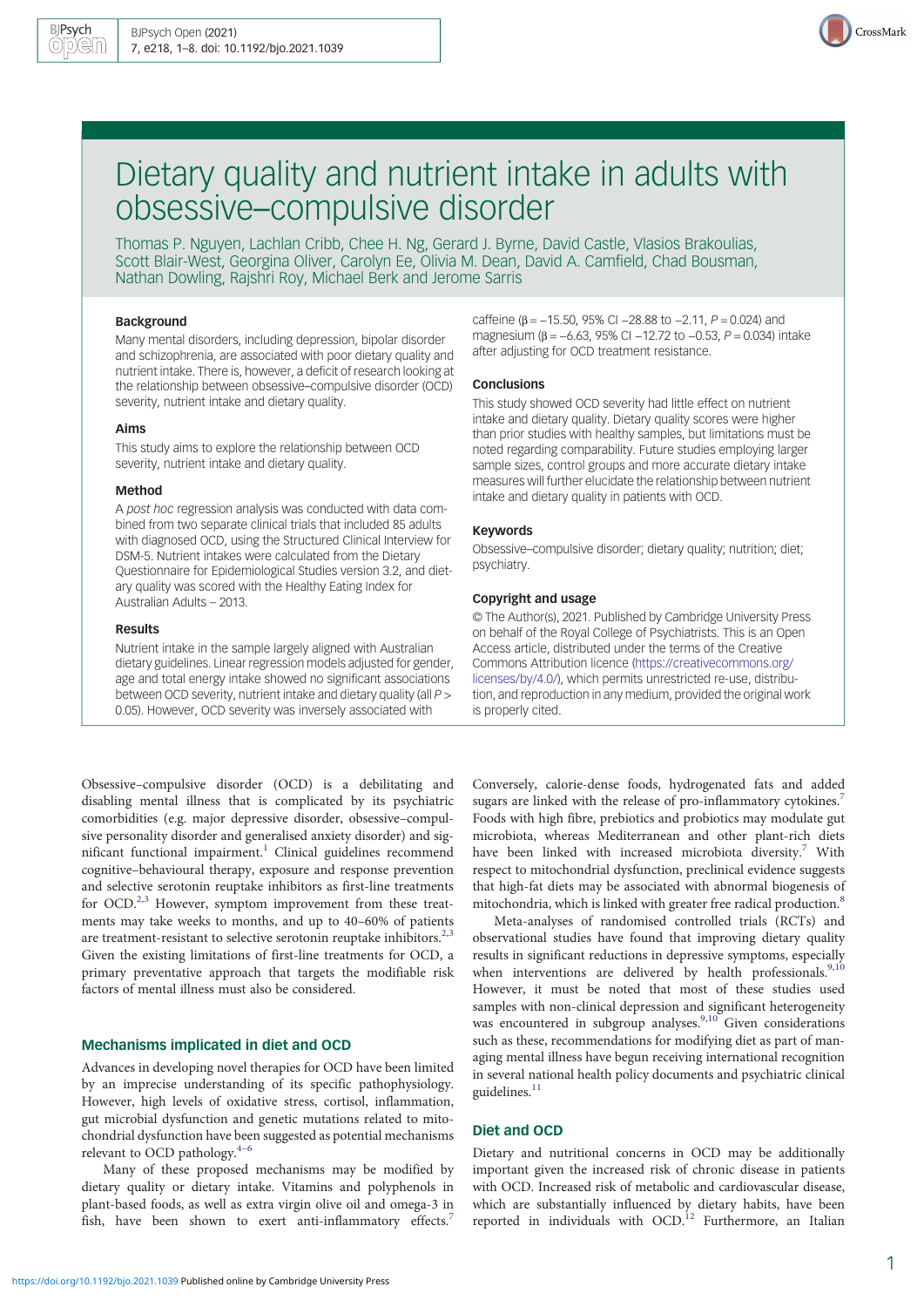cross-sectional study of 104 patients with OCD found that the prevalence of metabolic syndrome was higher than the general population, with its risk increasing with prolonged antipsychotic use.<sup>[13](#page-6-0)</sup> At the physiological level, a study comparing 104 patients with severe OCD symptoms and 101 patients admitted to a psychiatric unit (with predominantly psychotic and mood disorders) found that the patients with OCD had significantly higher levels of blood cholesterol and creatinine, despite being on lower doses of antipsychotics.[14](#page-6-0) Although it is well-established that individuals with depression, bipolar disorder and psychotic disorders often have poor dietary quality, no published study to date has investi-gated the overall dietary quality of individuals with OCD.<sup>[8,15](#page-6-0)</sup>

Studies have reported that the serum levels of certain micronutrients, such as serum vitamin B12, zinc, iron and magnesium, are lower in people with OCD compared with healthy controls, although the relationship with folic acid or folate with OCD has been less conclusive.<sup>[16](#page-6-0)–[20](#page-6-0)</sup> Moreover, emerging evidence suggests that zinc and magnesium may have a significant and negative correlation with depressive symptoms in women, but not men, although clinical samples are also required.<sup>[21](#page-6-0)–[23](#page-6-0)</sup> Lastly, a small  $(n = 11)$  RCT found augmenting fluoxetine (20 mg/day) with zinc sulphate (440 mg/day) achieved significant decreases in Yale Brown Obsessive–Compulsive Scale (Y-BOCS) scores after 8 weeks.[24](#page-7-0) Although this emerging research is promising, larger sample sizes with more robust study designs are needed to elucidate the importance of these micronutrients in OCD.

As little is known about the overall dietary quality and macro and micronutrient intake in patients with OCD, the present study evaluated the nutrient intake and dietary quality in adults with OCD by using a standardised dietary quality assessment. Regression analyses were employed to determine whether the severity of OCD symptoms correlated with dietary quality and nutrient intake. Given the emerging data suggesting that patients with OCD have impaired markers of physical health, we hypothesised that nutrient intake and dietary quality would be worse in patients with OCD compared with the general population. Additionally, consistent with evidence in studies of depression symptoms,  $2^{1-23}$  $2^{1-23}$  $2^{1-23}$  we hypothesised that there would be a negative relationship between OCD severity and zinc and magnesium intake in women, but not men.

# Method

## Study overview, design and procedure

Baseline data were drawn from participants with DSM-5-diagnosed OCD in two separate studies, and were used to investigate the relationship between OCD severity, nutrient intake and dietary quality. The first study ( $n = 98$ ) was a phase 3, multicentre, 24-week, randomised, double blind placebo-controlled trial studying the effects of N-acetylcysteine (NAC) augmentation (2–4 g/day) compared with placebo in the treatment of OCD.<sup>[25](#page-7-0)</sup> Participants were recruited between 2016 and 2020 at The Melbourne Clinic, Melbourne (University of Melbourne); Royal Brisbane and Women's Hospital, Brisbane (University of Queensland); and NICM Health Research Institute, Westmead (Western Sydney University). Eligibility criteria included being aged 18–75 years, capacity to consent to the study and follow its procedures, primary DSM-5 diagnosis of OCD and a score of 16–31 on the Y-BOCS. Participants were excluded if they had bipolar disorder, a psychotic disorder, a primary diagnosis of obsessive–compulsive spectrum disorder, severe depression, alcohol/substance misuse, treatment refractory OCD, were currently engaging in intensive psychological therapies for OCD or were taking medications with known or suspected negative interactions with NAC (e.g. activated charcoal, nitroglycerine, chloroquine). Other exclusion criteria included

allergy to any component of the investigational product, serious and/or unstable medical conditions, recent gastrointestinal ulcers, pregnancy and lactation, participation in any other interventional study and cessation of primary OCD medication. Participants were also required to remain on the same dose of psychotropic medication/s for their OCD throughout the study period.

The second study ( $n = 28$ ) was a 20-week, open-label pilot study that assessed the effectiveness and safety of a nutraceutical formulation for patients with treatment-resistant DSM-5-diagnosed OCD.[26](#page-7-0) Participants were recruited at the same sites as the first study described above, between 2017 and 2020. Eligibility criteria included being aged 18–75 years, capacity as well as desire to consent to the study and follow its procedures, a primary DSM-5 diagnosis of moderate-to-extreme OCD (Y-BOCS  $\geq$  16), inadequate responses to at least three trials of serotonin reuptake inhibitors and at least one augmentation strategy as well as engagement in adequate OCD-specific cognitive–behavioural therapy. Participants were excluded if they had bipolar disorder, a psychotic disorder, a primary diagnosis of obsessive–compulsive spectrum disorders, severe depression, alcohol/substance misuse, suicidal ideation (defined as Structured Interview Guide for the Hamilton Rating Scale for Depression (SIGH-D) item score ≥3), serious and/or unstable medical conditions or allergies to the nutraceuticals studied (NAC, L-theanine, zinc, selenium, magnesium and pyridoxal-5'-phosphate).

Participants in both studies were recruited via invitation letters to former attendees of an OCD in-patient programme at The Melbourne Clinic, clinician referrals at all three recruitment sites, as well as radio and social media advertisements. Those who were interested in the study completed a brief phone screening assessment with a trained research assistant to assess study suitability; baseline screening appointments were subsequently scheduled for those who were eligible. Following written informed consent, participants were assessed by a trained research assistant at baseline, using the measures outlined below. Both studies used the Structured Clinical Interview for the DSM-5 to confirm OCD diagnoses. The Y-BOCS and SIGH-D were also administered at baseline. These data were used in the current subanalysis. Participants were asked to complete the Dietary Questionnaire for Epidemiological Studies version 3.2 at home. However, of the 126 participants, a large proportion  $(n = 41)$  did not complete the survey, as it was not a compulsory component of the trial.

# Measures

#### Y-BOCS

The Y-BOCS consists of the Yale Brown Obsessive–Compulsive Scale-Severity Scale (Y-BOCS-SS) and the Yale Brown Obsessive– Compulsive Scale-Symptom Checklist.[27,28](#page-7-0) The Y-BOCS-SS was the primary outcome measure in both parent trials.

The Y-BOCS-SS is a ten-item clinician-administered instrument that rates the severity of obsessive and compulsive symptoms (e.g. time spent on obsessions) on a five-point Likert scale from 0 (none or minimal severity) to 4 (greatest severity).<sup>[28](#page-7-0)</sup> The sum of these ten items allows an individual's OCD to be categorised as either subclinical (0–7), mild (8–15), moderate (16–23), severe (24–31) or extreme (32–40). The Y-BOCS-SS demonstrates good psychometric properties and is considered to be the gold standard in assessing OCD symptom severity.<sup>[29](#page-7-0)</sup>

# DOES version 3.2

The DQES version 3.2 is an online self-administered food frequency questionnaire (FFQ) developed by the Cancer Council Victoria, Australia. It was developed and validated to assess dietary and nutri-tional intake in Australian adults.<sup>[30](#page-7-0)</sup> The DQES version 3.2 consists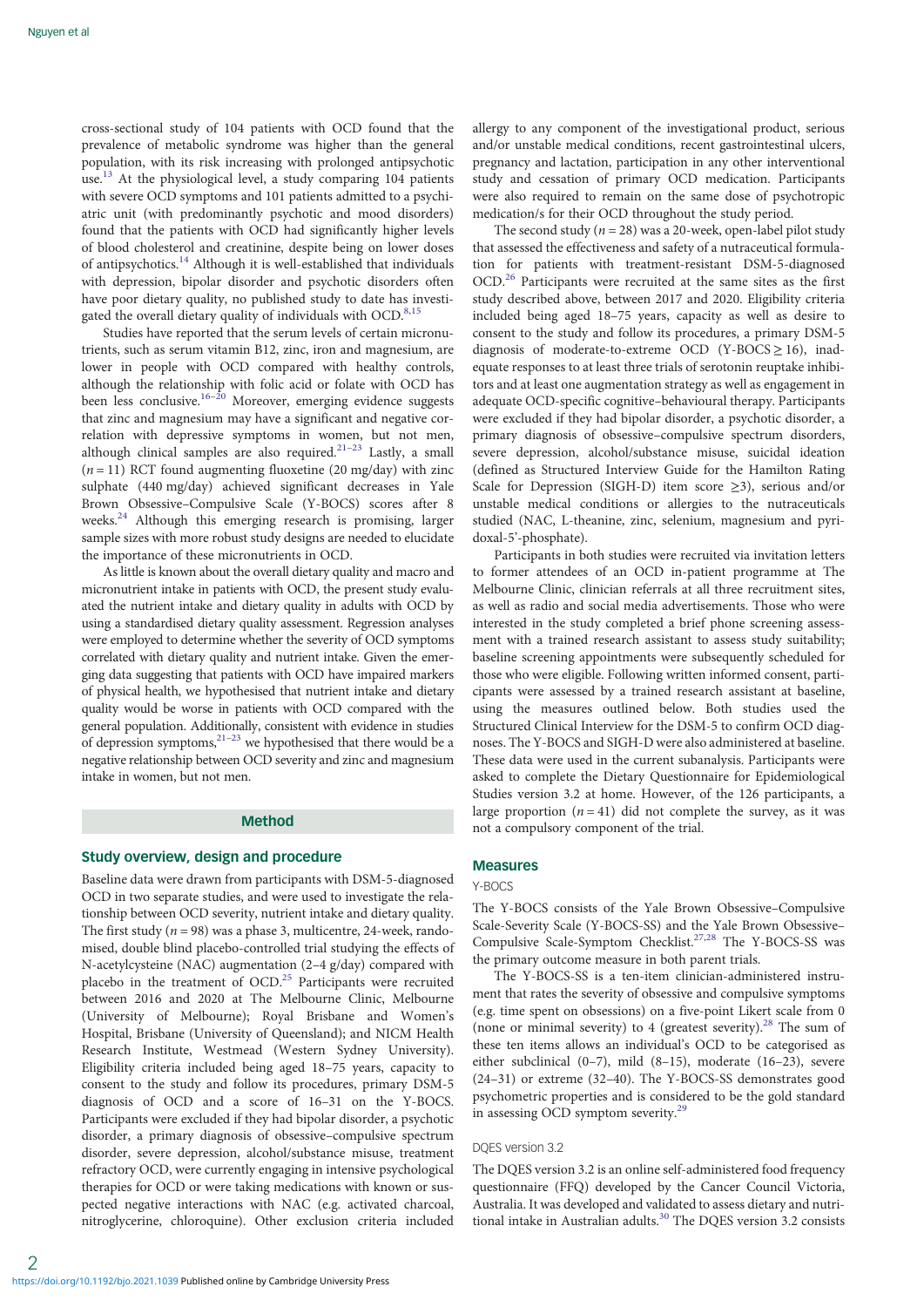of 142 food and beverage items and provides estimates of 98 nutrient indices, including macronutrients, micronutrients, glycaemic index, fibre and alcohol.<sup>[31](#page-7-0)</sup>

#### Healthy Eating Index for Australian Adults – 2013

The Healthy Eating Index for Australian Adults – 2013 (HEIFA-2013) is a gender-specific index for dietary quality that assesses adherence to serving size recommendations outlined in the 2013 Australian Dietary Guidelines.<sup>[32](#page-7-0)</sup> The index consists of 11 components, nine of which are scored from zero to ten (i.e. discretionary foods, vegetables, fruits, grains, meat and its alternatives, dairy and its alternatives, saturated fat, sodium, added sugar) and two of which are scored from zero to five (i.e. water and alcohol intake).[32](#page-7-0) Higher scores reflect intake of a certain food group that more closely matches the recommended serving size, with the highest possible total score being 100.<sup>[32](#page-7-0)</sup> The HEIFA-2013 has been tested for criterion validity and internal consistency and has been used numerous times in adult populations. $32,33$  $32,33$  $32,33$  In this study, nutrient intakes as measured by the DQES version 3.2 were used to score each participant's dietary quality.

## Other measures

Other measures included the Dimensional Obsessive–Compulsive Scale (DOCS), 17-item SIGH-D, Beck Anxiety Inventory (BAI), Sheehan Disability Scale, Clinical Global Impression Scale (CGIS) and World Health Organization-Quality of Life-BREF. Blood pressure and body mass index measurements were also taken at baseline.

# Ethics approval and consent to participate

The first trial received ethical clearance through the Human Research Ethics Committees (HREC) of The Melbourne Clinic Research Ethics Committee (HREC number 279), The University of Queensland Medical Research Ethics Committee (HREC number 2016001720) and Western Sydney University Human Research Ethics Committee (HREC number H12181). The second trial received ethical clearance through The Melbourne Clinic Research Ethics Committee (HREC number 290), The University of Queensland Medical Research Ethics Committee (HREC number 2018000339) and Western Sydney University Human Research Ethics Committee (HREC number H12331). All components of both parent trials were carried out in line with the latest version of the Declaration of Helsinki and were preregistered on the Australian New Zealand Clinical Trials Registry (identifiers ACTRN12616000847415 and ACTRN12617001140347, respectively). Written and informed consent was provided by a signature to the consent form after a trained research assistant explained the study to the participant.

# Statistical analyses

Sociodemographic characteristics were compared between the groups that completed and did not complete the DQES version 3.2, using Mann–Whitney U tests for continuous variables and chi-squared tests for categorical variables. For certain mental health scales (e.g. DOCS, BAI), participants occasionally missed items when completing the questionnaire. Missed items were imputed with predictive mean matching  $(R$  package 'mice').<sup>34</sup> Under 5% of items were imputed.

The relationship between OCD severity, dietary quality and nutrient intake was assessed with linear regression. Model 1 assessed whether greater OCD severity was related to a greater intake of a given nutrient, adjusting for gender, age and energy intake. Sensitivity analyses were also performed with depression (using the Hamilton Rating Scale for Depression) and treatment resistance

The HEIFA-2013 scores were calculated with Microsoft Excel 365 for Windows, and all other statistical analyses were conducted on IBM SPSS Statistics 27 for Windows and R version 4.0.4 for Windows. Statistical significance was regarded as  $P < 0.05$ .

# **Results**

included as covariates to determine whether OCD severity was associated with nutrient intakes after accounting for depression symptoms and other covariates (Supplementary Material available at <https://doi.org/10.1192/bjo.2021.1039>). Assumptions of linear

regression were checked via residual versus fitted plots.

## Participant characteristics and psychological features

Of the 126 participants across both parent studies, 85 completed the DQES version 3.2 and were hence included in this substudy. Sociodemographic characteristics are shown in Table 1. Participants who did not complete the DQES version 3.2 reported significantly higher total Y-BOCS (mean<sub>no-DQES</sub> = 24.53  $v$ . mean<sub>DOES</sub> = 22.73,  $P = 0.025$ ) and CGIS (mean<sub>no-DOES</sub> = 4.39  $v$ . mean $_{\text{DOES}}$  = 4.13, P = 0.034) scores than those who completed the DQES. However, there were no statistically significant differences for any of the other sociodemographic characteristics and psychological features assessed, such as gender, age and educational status. Of the 85 participants, the mean age was 36.95 years (s.d.  $= 14.3$ ), 67.1% were women, and the mean body mass index was  $26.94$  (s.d. = 6.3).

[Table 2](#page-3-0) reports the main psychological features of the 85 participants. The mean age of OCD symptom onset was 13.4 years, with the mean age of OCD diagnosis being 23.8 years. Participants on average reported OCD symptoms for 23.3 years and having a diagnosis of OCD for an average of 13.1 years. Participants had on average 2.6 unsuccessful medication and therapy trials, and 21.2% of all participants were treatment-resistant.

From the Y-BOCS scores, over half (61.2%) reported moderate OCD symptoms, 36.5% reported severe OCD symptoms, whereas

| Table 1 Participant characteristics                                                                        |              |
|------------------------------------------------------------------------------------------------------------|--------------|
| Characteristic                                                                                             | Summary      |
| Age, years, mean (s.d.)                                                                                    | 36.95 (14.3) |
| Gender, n (%)                                                                                              |              |
| Male                                                                                                       | 28 (32.9)    |
| Female                                                                                                     | 57 (67.1)    |
| Body mass index, mean (s.d.)                                                                               | 27.14 (6.3)  |
| Marital status, n (%)                                                                                      |              |
| Single                                                                                                     | 42 (49.4)    |
| Married/de facto                                                                                           | 32 (37.6)    |
| Separated/divorced/widowed                                                                                 | 7(28.2)      |
| In a relationship                                                                                          | 4(4.7)       |
| Education, n (%)                                                                                           |              |
| High school graduate or early leaver                                                                       | 29 (34.1)    |
| College certificate/diploma                                                                                | 18 (21.2)    |
| University graduate/postgraduate                                                                           | 38 (44.7)    |
| Employment status, n (%)                                                                                   |              |
| Employed                                                                                                   | 46 (54.1)    |
| Student                                                                                                    | 14 (16.5)    |
| Unemployed                                                                                                 | 25 (29.4)    |
| Trial, $n$ $%$                                                                                             |              |
| <b>NAC</b>                                                                                                 | 67 (78.8)    |
| <b>TRON</b>                                                                                                | 18 (21.2)    |
| Trial site, $n$ (%)                                                                                        |              |
| Melbourne                                                                                                  | 43 (50.6)    |
| <b>Brisbane</b>                                                                                            | 30(35.3)     |
| Sydney                                                                                                     | 12 (14.1)    |
| NAC, N-acetylcysteine; TRON, Treatment of Refractory Obsessive-Compulsive Disorder<br>with Nutraceuticals. |              |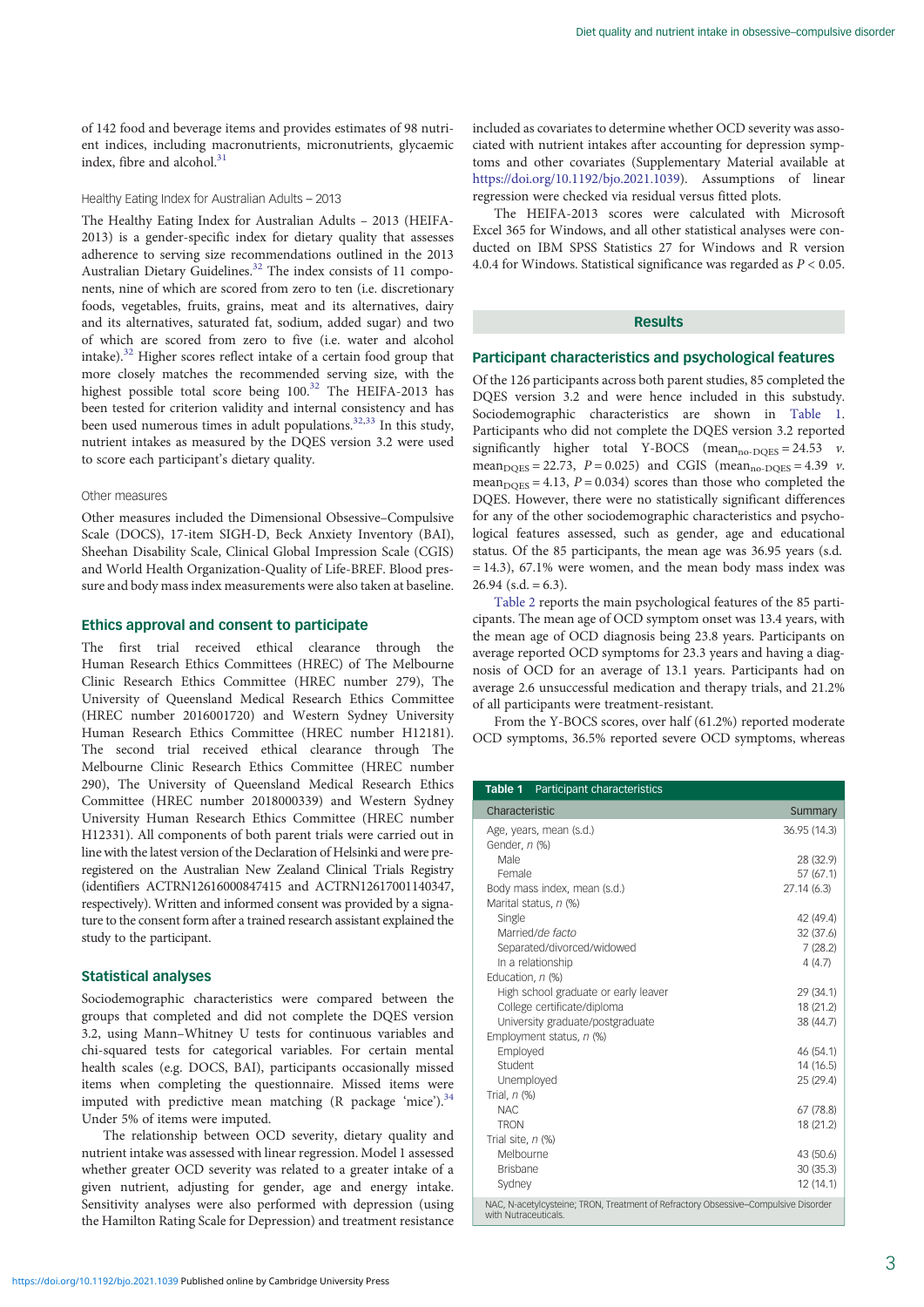<span id="page-3-0"></span>

| Table 2 Participant psychological features                                              |              |
|-----------------------------------------------------------------------------------------|--------------|
| Psychological characteristic                                                            | Summary      |
| Age at onset of OCD symptoms, years, mean (s.d.) <sup>a</sup>                           | 13.4(9.8)    |
| Duration of OCD symptoms, years, mean (s.d.) <sup>a</sup>                               | 23.3 (12.2)  |
| Age of OCD diagnosis, years, mean (s.d.)                                                | 23.85 (10.8) |
| Chronicity of OCD diagnosis, years, mean (s.d.)                                         | 13.15 (10.7) |
| Number of unsuccessful prior medication and therapy trials,<br>mean (s.d.) <sup>a</sup> | 2.66(2.9)    |
| Treatment resistance, n (%)                                                             |              |
| Yes                                                                                     | 18 (21.2)    |
| N <sub>o</sub>                                                                          | 67 (78.8)    |
| Y-BOCS total, mean (s.d.)                                                               | 22.7 (4.5)   |
| Moderate, n (%)                                                                         | 52(61.2)     |
| Severe, n (%)                                                                           | 31(36.5)     |
| Extreme, $n$ (%)                                                                        | 2(2.4)       |
| DOCS total, mean (s.d.) <sup>b</sup>                                                    | 29.9 (13.2)  |
| BAI total, mean (s.d.)                                                                  | 18.1 (11.8)  |
| SIGH-D total, mean (s.d.)                                                               | 10.0(6.3)    |
| SDS total, mean (s.d.)                                                                  | 13.4(6.9)    |
| WHOQOL-BREF total, mean (s.d.) <sup>c</sup>                                             | 80.6 (13.5)  |
| Patient Global Impression Scale, mean (s.d.)d                                           | 2.9(0.6)     |
| Clinical Global Impression Scale, mean (s.d.)                                           | 4.1(0.8)     |
| Current major depressive episode, n (%)                                                 | 14 (16.5)    |
| Previous major depressive episodes, n (%) <sup>a</sup>                                  | 53 (62.4)    |
| Diagnosis of generalised anxiety disorder, $n$ (%) <sup>c</sup>                         | 19 (23.2)    |
| Diagnosis of panic disorder, $n$ (%) <sup>e</sup>                                       | 13(16)       |
| Diagnosis of social anxiety disorder, $n$ (%) <sup>t</sup>                              | 15 (19)      |
| Diagnosis of excoriation disorder, $n$ (%) <sup>e</sup>                                 | 8(9.9)       |
| OCD, obsessive-compulsive disorder; Y-BOCS, Yale-Brown Obsessive-Compulsive             |              |

OCD, obsessive–compulsive disorder; Y-BOCS, Yale–Brown Obsessive–Compulsive<br>Scale; DOCS, Dimensional Obsessive–Compulsive Scale; BAJ, Beck Anxiety Inventory;<br>SIGH-D, Structured Interview Guide for the Hamilton Depression R Sheehan Disability Scale; WHOOOL-BREF, World Health Organization Quality of Life – BREF.

c.  $n = 3$  missing.<br>d.  $n = 1$  missing.  $P = 4$  missing

f.  $n = 6$  missing.

2.4% reported extreme OCD symptoms. The mean DOCS score (29.9) was above the minimum that is suggestive of a diagnosis of OCD.[18](#page-6-0)–[20](#page-6-0) The mean BAI score (18.1) suggests that participants were moderately anxious on average, with 22.4% and 14.1% of the sample reporting a diagnosis of generalised anxiety disorder and panic disorder, respectively. Over half (62.4%) of the sample reported a previous major depressive episode, with 16.5% experiencing current clinical depression.

# Participant dietary intake and quality

<https://doi.org/10.1192/bjo.2021.1039>Published online by Cambridge University Press

[Table 3](#page-4-0) shows the mean macronutrient and micronutrient dietary intakes in this sample by total and gender, as well as the HEIFA-2013 dietary quality scores as summed by the individual food products in the DQES version 3.2. Estimates for the daily recommended intake in those aged 31–50 years are also outlined where possible, as per Australian guidelines.<sup>[35](#page-7-0),[36](#page-7-0)</sup> The mean energy intake was 8297 kJ/day (s.d. = 2628.1). Men consumed 9439.47 kJ/day (s.d.  $= 2697.85$ ), which is greater than the recommended 8700 kJ average energy intake level that is commonly dis-played on Australian nutrition information panels.<sup>[37](#page-7-0)</sup> Most participants (90.6%) ate the recommended daily serves of unsaturated fat (four serves for men, two serves for women). However, most participants (60%) consumed >10% of saturated fat as part of their total daily energy intake (mean 12.6%). Both men and women consumed more magnesium than the upper limit suggested (350 mg/day), although exceeding this value has not been shown to produce adverse effects.<sup>[29](#page-7-0)</sup> The mean sodium intake was 2172.13 mg (s.d. = 805.5); however, men consumed 2556.05

mg/day (s.d. = 920.82), which is above the recommended maximum of 2300 mg/day.[35](#page-7-0) The mean HEIFA-2013 score for dietary quality was  $59.9$  (s.d. = 13.7).

# Associations between dietary intake/quality and total Y-BOCS score

[Table 4](#page-5-0) shows the associations between total Y-BOCS score, nutrient intake and dietary quality, using adjusted regression analyses. There was some weak (albeit non-significant) evidence suggesting that a greater Y-BOCS score was associated with a lower intake of alcohol (β =  $-0.58$  g/day, 95% CI  $-1.26$  to 0.10, P = 0.09), caffeine  $(\beta = -12.99 \text{ mg/day}, 95\% \text{ CI} - 26.07 \text{ to } 0.09, P = 0.051)$  and magnesium (β =  $-5.46$ , 95% CI  $-11.42$  to 0.50, P = 0.07) after accounting for gender, age and total energy intake. There was no clear evidence that OCD severity was associated with the intakes of any of the other assessed nutrients. Furthermore, the total Y-BOCS score was not associated with dietary quality scores ( $β = 0.06$ , 95% CI -0.58 to  $0.70, P = 0.85$ ).

There was also some weak albeit non-significant evidence demonstrating that the relationship between OCD severity and magnesium intake varied with gender (interaction estimate of 13.74 mg/ day, 95% CI  $-2.55$  to 30.0,  $P = 0.097$ ). In men, greater OCD severity was associated with greater magnesium intake (interaction estimate of 7.32 mg/day, 95% CI −6.85 to 21.50,  $P = 0.298$ ), whereas in women, greater OCD severity was associated with lower magnesium intake (interaction estimate of −6.15 mg/day, 95% CI −15.45 to 3.15,  $P = 0.191$ ), although non-significantly in each case. There was no evidence that the relationship between OCD severity and zinc intake differed by gender (interaction estimate of 0.19 mg/ day, 95% CI  $-0.18$  to 0.56,  $P = 0.317$ ).

No substantive changes were seen in sensitivity analyses that included depression diagnosis as a covariate (Supplementary Table 1 available at <https://doi.org/10.1192/bjo.2021.1039>). In a further sensitivity analysis, including age, gender, total energy intake and treatment resistance as covariates, we found a statistically significant inverse association between OCD severity and caffeine  $(\beta = -15.50, 95\% \text{ CI } -28.88 \text{ to } -2.11, P = 0.024)$ , as well as an inverse association between OCD severity and magnesium ( $\beta$  = −6.63, 95% CI −12.72 to −0.53, P = 0.034). We additionally assessed whether OCD chronicity (years since diagnosis) was associated with nutrient intakes by using a further regression model, adjusted for age, gender, total energy intake and total Y-BOCS score. However, there was no evidence that OCD chronicity was associated with intakes of any nutrient (all  $P > 0.05$ ; results not shown).

# **Discussion**

This study assessed dietary quality and nutrient intake in a sample of adults with OCD. Macronutrient intake in this sample largely aligned with Australian dietary guidelines, whereas dietary quality scores were higher than in previous studies of healthy samples. There was no significant association nutrient intake and dietary quality variables with OCD severity when adjusted for age, gender and total energy intake. However, in a sensitivity analysis which additionally included OCD treatment resistance as a covariate, OCD severity was inversely associated with caffeine  $(P = 0.024)$ and magnesium  $(P = 0.034)$  intake.

Average daily intake levels of macronutrients and micronutrients were largely in line with the 2013 Australian Dietary Guidelines, except for sodium and energy intake in men. Counter to our hypothesis, compared with a randomly sampled Australian population that were surveyed with a similar version of the DQES (3.0 and 3.1), the adult OCD sample in the present study had

a.  $n = 2$  missing. b.  $n = 8$  missing.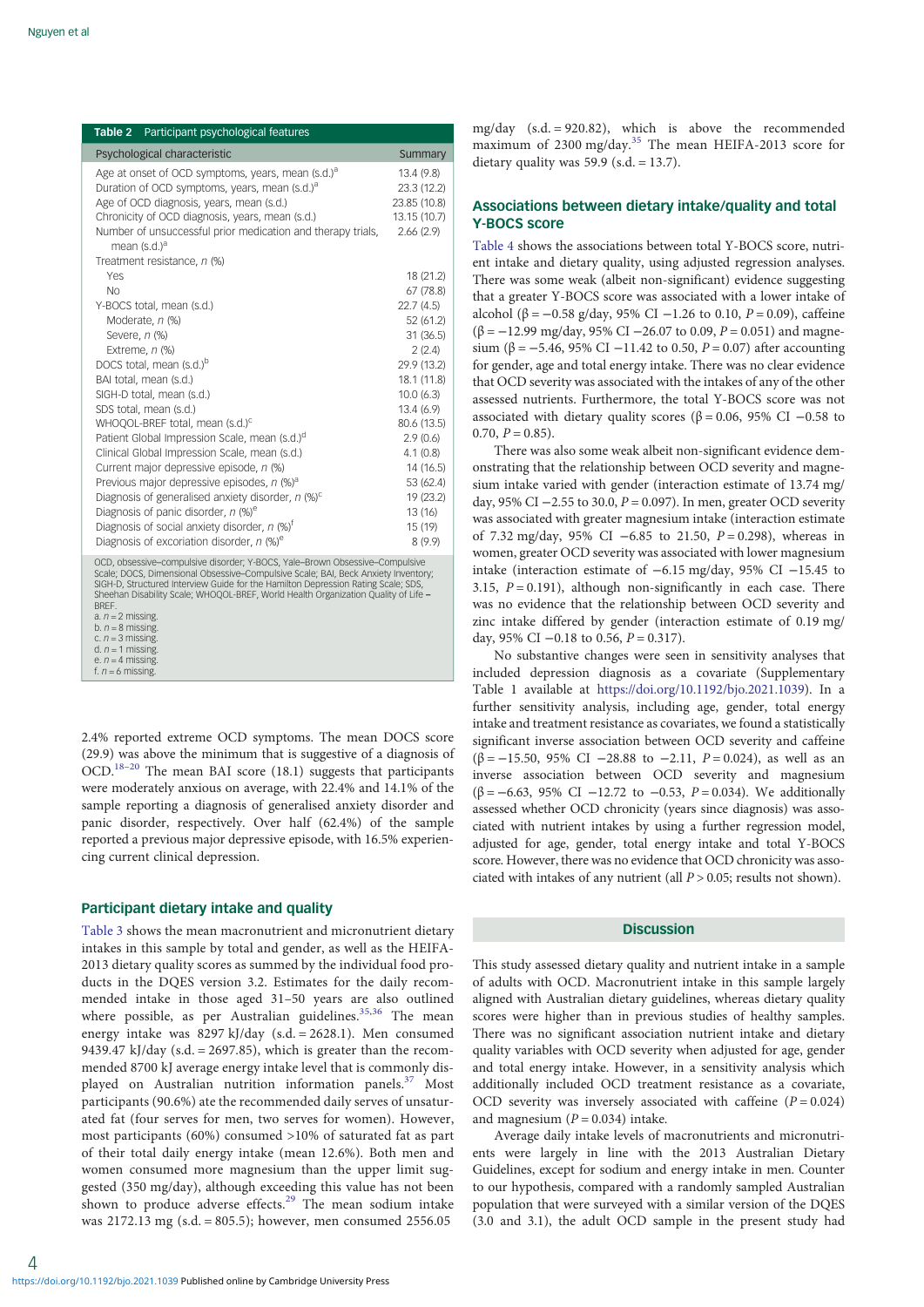|                                                                | Overall, mean    | Men, mean         | Women, mean       |                          |                          | Recommended intake for those<br>aged 31-50 years <sup>a</sup>              |
|----------------------------------------------------------------|------------------|-------------------|-------------------|--------------------------|--------------------------|----------------------------------------------------------------------------|
| Dietary characteristic                                         | (s.d.)           | (s.d.)            | (s.d.)            | <b>Upper limit</b>       | Men                      | Women                                                                      |
| Energy, kJ/day                                                 | 8297.94 (2628.1) | 9439.47 (2697.85) | 7737.18 (2424.71) |                          |                          | 8700 (dependent on body mass<br>index, physical activity level<br>and age) |
| Protein, g/day                                                 | 84.78 (32.1)     | 99.07 (33.84)     | 77.76 (29.05)     | $\equiv$                 | 64                       | 46                                                                         |
| Fat, g/day                                                     | 84.16 (27.5)     | 92.64 (29.77)     | 80.00 (25.55)     |                          |                          |                                                                            |
| Saturated fatty acids, g/day                                   | 27.83 (10.8)     | 31.33 (10.83)     | 26.11 (10.40)     | $\equiv$                 | $\equiv$                 | $\overline{\phantom{0}}$                                                   |
| Monounsaturated fatty acids, g/day                             | 35.46 (12.1)     | 39.34 (13.86)     | 33.55 (10.69)     | $\equiv$                 | $\equiv$                 | $\equiv$                                                                   |
| Polyunsaturated fatty acids, g/day                             | 14.93 (6.3)      | 15.71 (6.72)      | 14.54 (6.03)      | ÷                        | 13 <sup>b</sup>          | 8 <sup>b</sup>                                                             |
| Long-chain omega 3 fatty acids, mg/day                         | 343.16 (313.2)   | 449.17 (363.76)   | 291.09 (273.86)   | L.                       | $\overline{\phantom{0}}$ | $\overline{\phantom{0}}$                                                   |
| Eicosapentaenoic acid, mg/day                                  | 88.26 (84.1)     | 119.33 (102.75)   | 72.99 (69.36)     | $\equiv$                 | $\equiv$                 | $\overline{\phantom{0}}$                                                   |
| Docosahexaenoic acid, mg/day                                   | 176.70 (183.1)   | 244.04 (232.65)   | 143.62 (144.30)   | ÷                        | L,                       |                                                                            |
| Carbohydrates, g/day                                           | 189.06 (67.2)    | 214.92 (65.99)    | 176.35 (64.63)    | $\equiv$                 | $\equiv$                 |                                                                            |
| Sugar, g/day                                                   | 95.31 (37.6)     | 106.91 (33.54)    | 89.61 (38.44)     |                          |                          | $\equiv$                                                                   |
| Alcohol, g/day                                                 | 7.93 (14.2)      | 10.79 (13.58)     | 6.52(14.44)       | Men: 40, women: 20       | $\equiv$                 |                                                                            |
| Fibre, g/day                                                   | 25.43 (11.8)     | 26.24 (13.23)     | 25.03 (11.10)     | $\qquad \qquad -$        | 30 <sup>c</sup>          | $25^{\circ}$                                                               |
| Caffeine, mg/day                                               | 278.28 (278.8)   | 366.66 (353.33)   | 234.86 (224.92)   | 400                      | Not applicable           | Not applicable                                                             |
| Water, g/day                                                   | 4924.78 (1059.7) | 3333.69 (1103.52) | 2849.84 (1009.44) | $\overline{\phantom{0}}$ | 3400 <sup>c</sup>        | $2800^{\circ}$                                                             |
| Cholesterol, mg/day                                            | 274.36 (124.3)   | 301.19 (114.21)   | 261.17 (127.91)   | $\qquad \qquad -$        | $\bar{ }$                | $\overline{a}$                                                             |
| Calcium, mg/day                                                | 865.88 (372.2)   | 1001.66 (353.15)  | 799.33 (366.01)   | 2500                     | 1000                     | 1000                                                                       |
| Folate, µg/day)                                                | 420.41 (194.1)   | 446.06 (221.50)   | 407.81 (179.83)   | 1000                     | 400                      | 400                                                                        |
| Iron, mg/day                                                   | 10.96 (3.8)      | 11.69 (4.46)      | 10.61 (3.39)      | 45                       | 8                        | 18                                                                         |
| Magnesium, mg/day                                              | 430.2 (164.7)    | 493.00 (165.96)   | 399.28 (156.43)   | 350                      | 420                      | 320                                                                        |
| Sodium, mg/day                                                 | 2172.13 (805.5)  | 2556.05 (920.82)  | 1983.55 (674.27)  | 2300                     | $460 - 920$ <sup>c</sup> | $460 - 620$ <sup>c</sup>                                                   |
| Vitamin B12, mg/day                                            | 3.13(1.7)        | 4.20(1.9)         | 2.61(1.37)        | 80                       | 2.4                      | 2.4                                                                        |
| Vitamin D, µg/day                                              | 3.72(2.6)        | 5.19(2.9)         | 3.00(2.11)        | 80                       | $5^{\circ}$              | $5^{\circ}$                                                                |
| Zinc, mg/day                                                   | 8.84(3.8)        | 9.96(4.3)         | 8.29 (3.34)       | 40                       | 14                       | 8                                                                          |
| HEIFA-2013 total                                               | 59.9 (13.7)      | 56.2(14.5)        | 58.4 (12.2)       | 100                      | $\equiv$                 | $\overline{\phantom{0}}$                                                   |
| Discretionary                                                  | 5.2(3.9)         | 4.6(4.2)          | 5.5(3.7)          | 10                       | $\equiv$                 | $\equiv$                                                                   |
| Vegetables                                                     | 4.6(2.8)         | 3.7(2.7)          | 5.1(2.8)          | 10                       | $\equiv$                 |                                                                            |
| Fruit                                                          | 8.0(1.9)         | 7.8(2.3)          | 8.1(1.7)          | 10                       | $\overline{\phantom{0}}$ | $\overline{a}$                                                             |
| Grains                                                         | 3.9(3.1)         | 5.0(3.4)          | 3.5(2.9)          | 10                       | $\equiv$                 | $\equiv$                                                                   |
| Protein                                                        | 7.9(2.9)         | 7.7(2.9)          | 8.1(2.9)          | 10                       | $\equiv$                 |                                                                            |
| Dairy                                                          | 5.2(3.5)         | 7.1(3.3)          | 4.3(3.2)          | 10                       |                          |                                                                            |
| Fluid                                                          | 3.6(1.6)         | 3.3(1.7)          | 3.7(1.5)          | 5                        | $\overline{\phantom{0}}$ | $\equiv$                                                                   |
| Fat                                                            | 6.3(2.0)         | 6.3(2.1)          | 6.4(1.9)          | 10                       | L                        |                                                                            |
| Sodium                                                         | 4.5(4.0)         | 3.2(3.7)          | 5.1(4.1)          | 10                       |                          |                                                                            |
| Sugar                                                          | 6.3(4.2)         | 5.7(4.5)          | 6.6(4.0)          | 10                       |                          |                                                                            |
| Alcohol                                                        | 4.3(1.8)         | 3.8(2.2)          | 4.6(1.4)          | 5                        |                          |                                                                            |
| HEIFA-2013, Healthy Eating Index for Australian Adults - 2013. |                  |                   |                   |                          |                          |                                                                            |

<span id="page-4-0"></span>Table 3 Participant dietary intake and quality with Australian recommended intake levels

HEIFA-2013, Healthy Eating Index for Australian Adults – 2013.<br>a. Recommended daily intake unless otherwise stated.<br>b. Linoleic acid; recommended daily intakes are taken from the Nutrient Reference Values for Australian an

c. Adequate intake.

lower average daily intakes of total energy and macronutrients (but reported a higher consumption of alcohol; 7.93 g/day in this sample compared with 3.6 g/day in the other sample).

In previous research evaluating dietary intake in individuals with schizophrenia and major depressive disorder, mean total energy and carbohydrate intake levels were higher in most of these samples, along with their respective control groups, than the OCD sample in the present study.<sup>39-[41](#page-7-0)</sup> Our OCD sample reported higher levels of monounsaturated fat intake than studies evaluating individuals with schizophrenia, bipolar disorder and major depres-sive disorder.<sup>[39,42](#page-7-0)</sup> These findings may be explained by the predominance of women in our sample, who have lower caloric intakes than men. However, it is difficult to draw direct conclusions when evaluating these studies, given the different measures of dietary intake and study locations.

The mean dietary quality in this sample was  $59.9$  (s.d. = 13.7) out of a total maximum score of 100. This finding was unexpectedly high, given that three other studies using the HEIFA-2013 in nonclinical samples reported mean dietary quality scores of between 45.5 and 53.84.[32](#page-7-0),[43](#page-7-0),[44](#page-7-0) There are a few potential reasons why the mean dietary quality in this sample may have been higher than in

previous studies. Roy et al used a weighted food record, which is a more accurate measure of dietary intake.<sup>[44](#page-7-0)</sup> Conversely, FFQs have been found to overreport intakes of healthy food and underreport intakes of unhealthy foods, meaning that the methods used in the present study may have overestimated the HEIFA-2013 score.<sup>[45](#page-7-0)</sup> Second, the age ranges of two of the studies were exclusively young adults and university students, respectively, and thus are limited in comparability. $32,44$  $32,44$  $32,44$  Finally, there may be a genuine difference between patients with OCD and healthy controls, given the lower energy, protein and carbohydrate intakes compared with the two healthy control groups described earlier. It may be hypothesised that the large diagnostic comorbidity between OCD, anorexia nervosa and bulimia nervosa (because of the trait commonality of perfectionism and cognitive rigidity in these disorders) may con-tribute to these findings.<sup>[46](#page-7-0)</sup> However, we did not have sufficient data to examine this, and further research is required to explore this hypothesis.

We did not find a statistically significant correlation between total energy and macronutrient intake with OCD severity in this study, and therefore our hypothesis that OCD severity is associated with a higher macronutrient intake was not supported. One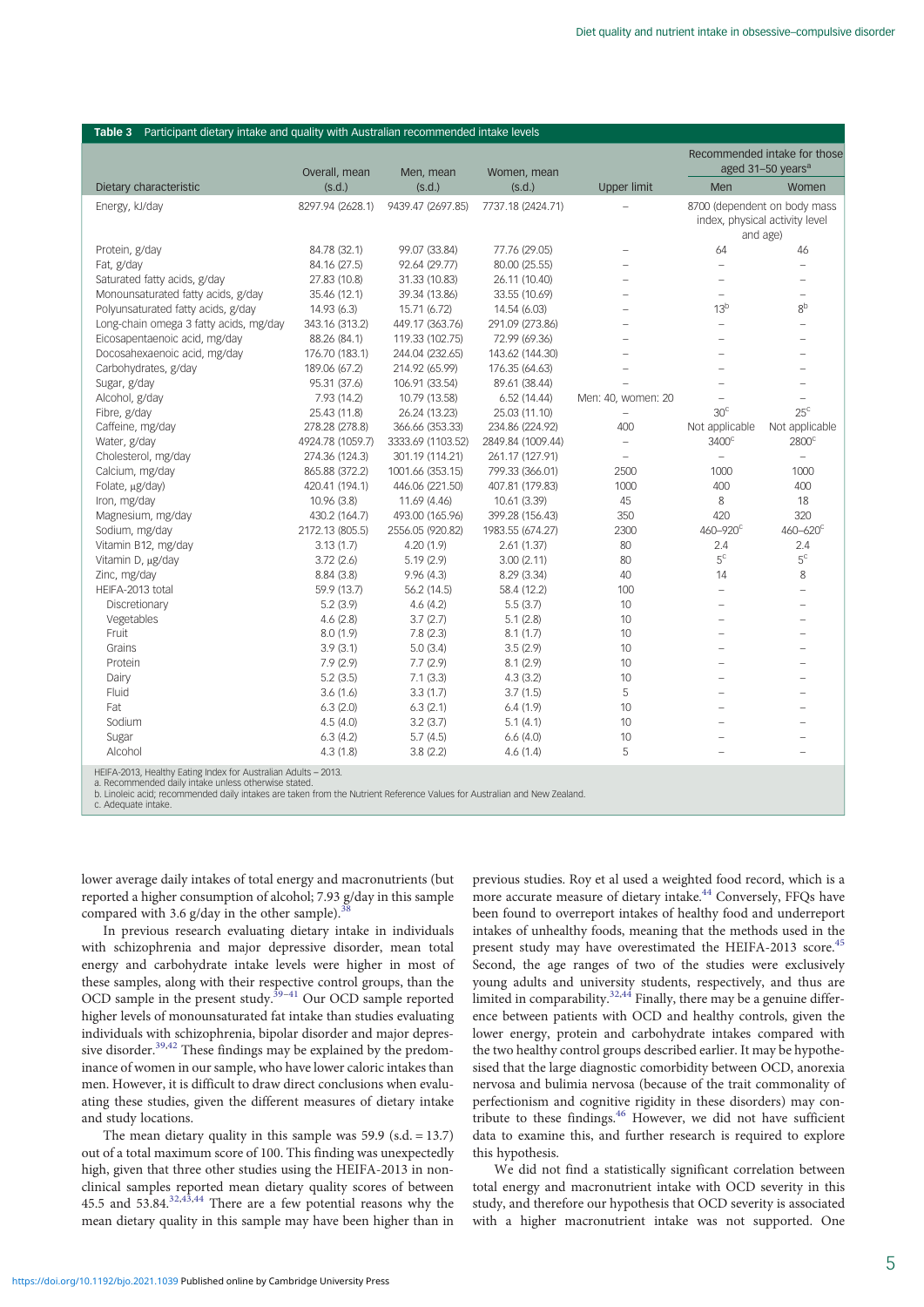<span id="page-5-0"></span>

| Table 4<br>Associations between total Y-BOCS score and dietary intake/<br>quality                                                                                                                                                                                       |                                               |         |  |  |  |
|-------------------------------------------------------------------------------------------------------------------------------------------------------------------------------------------------------------------------------------------------------------------------|-----------------------------------------------|---------|--|--|--|
|                                                                                                                                                                                                                                                                         | Model 1 <sup>a</sup>                          |         |  |  |  |
| Dietary characteristic                                                                                                                                                                                                                                                  | Adjusted coefficient<br>$(95\% \text{ Cl})^b$ | P-value |  |  |  |
| Protein, g/day                                                                                                                                                                                                                                                          | $0.35$ ( $-0.43$ to 1.13)                     | 0.37    |  |  |  |
| Fat, g/day                                                                                                                                                                                                                                                              | $0.45$ (-0.16 to 1.06)                        | 0.15    |  |  |  |
| Saturated fatty acids, g/day                                                                                                                                                                                                                                            | $0.22$ (-0.07 to 0.50)                        | 0.14    |  |  |  |
| Monounsaturated fatty acids, g/day                                                                                                                                                                                                                                      | $0.14$ (-0.22 to 0.51)                        | 0.43    |  |  |  |
| Polyunsaturated fatty acids, g/day                                                                                                                                                                                                                                      | $0.08$ (-0.15 to 0.30)                        | 0.50    |  |  |  |
| Long-chain omega 3 fatty acids, mg/day                                                                                                                                                                                                                                  | 6.90 (-7.54 to 21.34)                         | 0.34    |  |  |  |
| EPA, mg/day                                                                                                                                                                                                                                                             | 2.75 (-1.07 to 6.57)                          | 0.16    |  |  |  |
| DHA, mg/day                                                                                                                                                                                                                                                             | 6.85 (-1.53 to 15.22)                         | 0.11    |  |  |  |
| Carbohydrates, g/day                                                                                                                                                                                                                                                    | $-0.17$ ( $-1.68$ to 1.33)                    | 0.82    |  |  |  |
| Sugar, g/day                                                                                                                                                                                                                                                            | $0.12$ (-1.05 to 1.28)                        | 0.71    |  |  |  |
| Alcohol, g/day                                                                                                                                                                                                                                                          | $-0.58$ ( $-1.26$ to 0.10)                    | 0.09    |  |  |  |
| Fibre, g/day                                                                                                                                                                                                                                                            | $-0.66$ ( $-0.48$ to 0.35)                    | 0.75    |  |  |  |
| Caffeine, mg/day                                                                                                                                                                                                                                                        | $-12.99$ ( $-26.07$ to 0.09)                  | 0.051   |  |  |  |
| Water, g/day                                                                                                                                                                                                                                                            | $-6.91$ ( $-55.18$ to 41.36)                  | 0.78    |  |  |  |
| Cholesterol, mg/day                                                                                                                                                                                                                                                     | 1.20 (-4.25 to 6.65)                          | 0.66    |  |  |  |
| Calcium, mg/day                                                                                                                                                                                                                                                         | 6.33 (-5.69 to 18.35)                         | 0.30    |  |  |  |
| Folate, µg/day                                                                                                                                                                                                                                                          | 3.34 (-4.49 to 11.17)                         | 0.40    |  |  |  |
| Iron, mg/day                                                                                                                                                                                                                                                            | $-0.03$ ( $-0.15$ to 0.08)                    | 0.57    |  |  |  |
| Magnesium, mg/day                                                                                                                                                                                                                                                       | $-5.46$ ( $-11.42$ to 0.50)                   | 0.07    |  |  |  |
| Sodium, mg/day                                                                                                                                                                                                                                                          | 8.08 (-10.93 to 27.09)                        | 0.40    |  |  |  |
| Vitamin B12, mg/day                                                                                                                                                                                                                                                     | $0.05$ ( $-0.02$ to 0.11)                     | 0.14    |  |  |  |
| Vitamin D, µg/day                                                                                                                                                                                                                                                       | $-0.01$ $(-0.12$ to $0.10$                    | 0.88    |  |  |  |
| Zinc, mg/day                                                                                                                                                                                                                                                            | $0.08$ ( $-0.03$ to 0.18)                     | 0.16    |  |  |  |
| HFIFA-2013 total                                                                                                                                                                                                                                                        | $0.06$ (-0.58 to 0.70)                        | 0.85    |  |  |  |
| Y-BOCS, Yale-Brown Obsessive-Compulsive Scale; EPA, eicosapentaenoic acid; DHA,<br>docosahexaenoic acid; HEIFA-2013, Healthy Eating Index for Australian Adults - 2013.<br>a. Adjusted for gender, age and energy intake<br>b. Per unit increase in total Y-BOCS score. |                                               |         |  |  |  |

potential reason for the null findings could be related to selection bias. Participants with more severe OCD were relatively less likely to complete the DQES, and these participants might additionally have had poorer dietary intake. It is noteworthy that our positive albeit non-significant associations between total energy and macronutrient intake with OCD severity broadly aligns with a large population-scale analysis that found that people with more severe mental illness (i.e. major depressive disorder, schizophrenia and bipolar disorder) reported higher caloric and macronutrient intake com-pared with healthy controls.<sup>[47](#page-7-0)</sup> Therefore, further research in this area is warranted, given our findings were inconclusive.

Regression modelling identified an inverse association between OCD severity and caffeine consumption, when adjusting for age, gender, total energy intake and treatment resistance. Although this result is preliminary and has not been adjusted for multiple tests, this result is consistent with emerging data from two shortterm RCTs (5 weeks,  $n = 24$ , dextroamphetamine versus caffeine; 8 weeks,  $n = 62$ , caffeine versus placebo) that reported significant reductions in OCD symptoms when caffeine was augmented in adults with treatment-resistant OCD.<sup>[48,49](#page-7-0)</sup> Additionally, in our recently completed open-label Treatment of Refractory Obsessive-Compulsive Disorder with Nutraceuticals (TRON) trial, we found that treatment response to a nutraceutical combination was substantially higher in participants with high levels of caffeine intake relative to those with low caffeine intake in a treatment resist-ant OCD sample.<sup>[26](#page-7-0)</sup> It has been hypothesised that caffeine's modulation of tryptophan, serotonin and noradrenaline production via adenosine A1 and A2 receptor antagonism is also implicated in the pathophysiology of  $OCD.<sup>49</sup>$  $OCD.<sup>49</sup>$  $OCD.<sup>49</sup>$  However, larger samples and longer-term follow-up trials are required to determine whether a dose–response relationship exists.

In the regression models that included covariates for age, gender, total energy intake and OCD treatment resistance, an inverse association between magnesium intake and OCD severity was also noted. However, one other case–control study found no correlation between total Y-BOCS score and serum magnesium in a sample of 48 adults with OCD.<sup>[18](#page-6-0)</sup> However, comparisons with this study are limited by different study locations, gender ratios and methods of measuring magnesium levels. Given glutamate dysfunction has been implicated in the neurobiology of OCD and magnesium is linked with glutaminergic signal modulation, further trials elucidating this relationship in large clinical samples are warranted.<sup>[4](#page-6-0),[50](#page-7-0)</sup>

Linear regression modelling also demonstrated tentative evidence that the relationship between OCD severity and magnesium intake may vary with gender, with inverse associations in women and positive associations in men (albeit non-significantly). These findings are noteworthy, given that two large population-based studies found significant, inverse associations between depressive symptoms and dietary magnesium intake in women, but not men.[22,23](#page-6-0) Larger samples of OCD cohorts with matched control groups are needed to elucidate these preliminary findings further.

Our findings are in partial agreement with the small body of literature looking at micronutrients and trace elements in relation to OCD. We found no significant associations between OCD severity and calcium, vitamin D, iron, zinc and folate intake, which largely aligns with previous case–control studies comparing these micronu-trients with individuals with OCD.<sup>[18](#page-6-0)–[20](#page-6-0)</sup> However, a study using a small sample of 23 adult patients with OCD found a significant negative relationship between serum folate and total Y-BOCS scores.<sup>[16](#page-6-0)</sup> In contrast with our findings, another case-control study found a negative correlation between total Y-BOCS scores and serum vitamin B12 and vitamin D in 52 children and adolescents with OCD.<sup>[17](#page-6-0)</sup> Given that these studies predominantly used serum level measurements of these micronutrients and were conducted in different study locations as well as contexts, comparability may be limited.

This study has many strengths. It is the first to describe in detail the dietary quality and nutrient intake in an adult sample with OCD. We were also able to compare dietary quality and nutrient intake to OCD severity, controlling for multiple confounding variables. Lastly, we were able to collect data from participants across multiple study sites. However, this study is not without its limitations. We used a cross-sectional data-set, which does not longitudinally assess dietary quality in relationship to OCD symptoms nor does it allow an assessment of causation. This study also lacks a control group with an identical FFQ to make proper comparisons using quantitative methods, as we were unable to locate data with the same questionnaire. The DQES version 3.2 also relies on recalling what foods were eaten in the past, which is subject to measurement bias and is likely to have underestimated nutrient intakes and overestimated the dietary quality scores. It is also unclear what role the presence of OCD might have on reporting of dietary intake. Finally, our sample size was modest, and we did not have enough participants across all obsessive–compulsiverelated disorders to account for these potential confounders. Future research should be longitudinal in nature, use a larger sample size as well as weighted food records as a more accurate measure of nutrient intake, and employ a control group to make between-group comparisons.

In conclusion, the nutrient intake in our sample of patients with OCD largely aligned with recommended Australian dietary guidelines. Dietary quality was comparable with healthy samples, but limitations must be noted. Although OCD severity was inversely associated with caffeine and magnesium intake in one sensitivity analysis accounting for OCD treatment resistance, our findings largely showed that OCD severity had a minimal effect on nutrient intake and dietary quality. Future studies using a larger sample size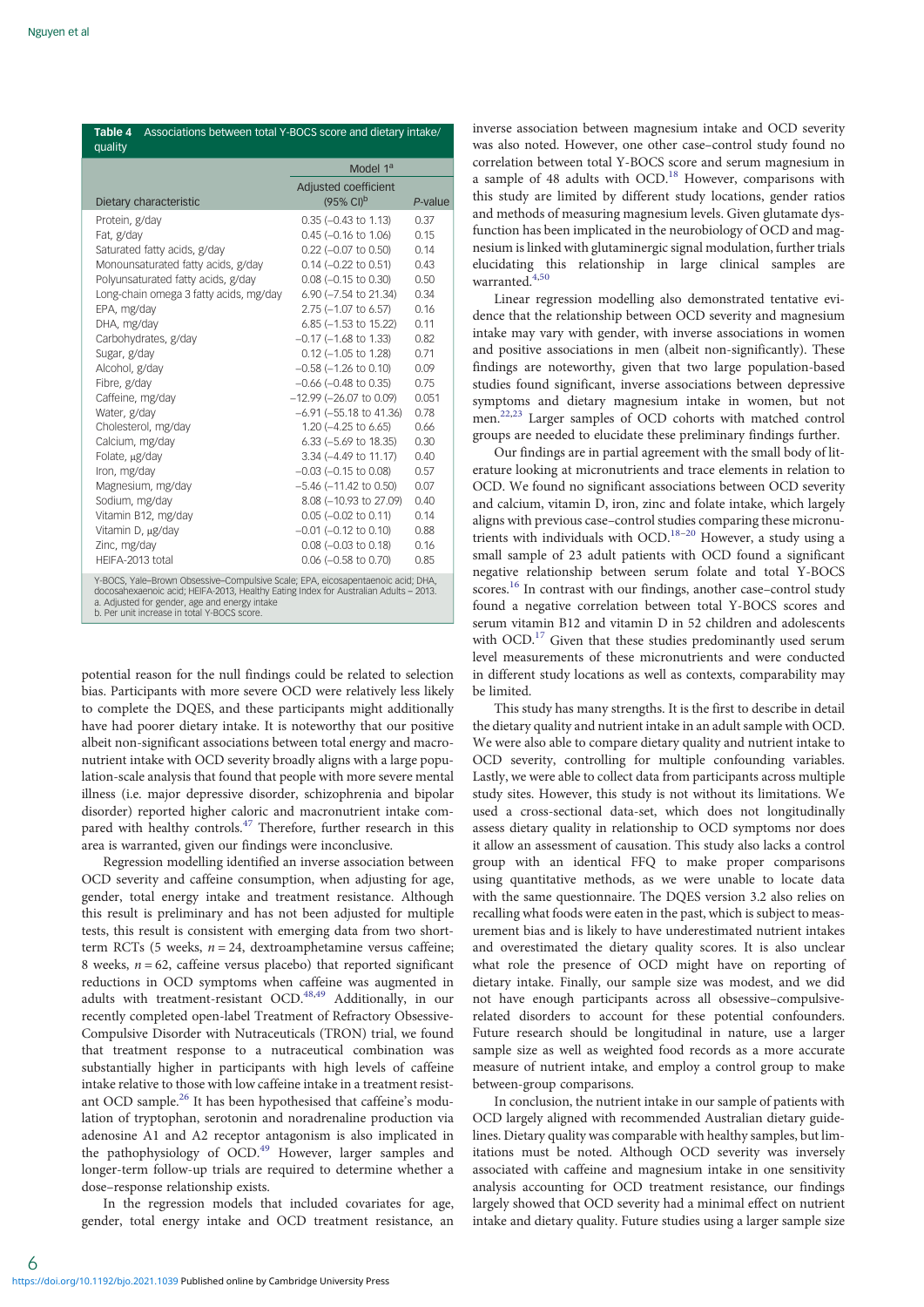<span id="page-6-0"></span>and a control group will help better elucidate the relationship between nutrient intake and dietary quality in patients with OCD.

Thomas P. Nguyen (D)[,](https://orcid.org/0000-0002-7691-4461) School of Medicine, Western Sydney University, Australia; and NICM Health Research Institute, Western Sydney University, Australia; **Lachlan Cribb,**<br>Professorial Unit, The Melbourne Clinic, Department of Psychiatry, University of Melbourne, Australia; Chee H. Ng, Professorial Unit, The Melbourne Clinic, Department of Psychiatry, University of Melbourne, Australia; **Gerard J. Byrne**, University of<br>Queensland Centre for Clinical Research, Royal Brisbane & Women's Hospital, Australia; and Mental Health Service, Royal Brisbane & Women's Hospital, Australia; David Castle, Centre for Complex Interventions, Centre for Addictions and Mental Health, Toronto, Canada; and Department of Psychiatry, University of Toronto, Canada; Vlasios Brakoulias, School of Medicine, Western Sydney University, Australia; and Western Sydney Local Health District Mental Health Service, Australia; Scott Blair-West, Professorial Unit, The Melbourne Clinic, Department of Psychiatry, University of Melbourne, Australia; Georgina Oliver, Professorial Unit, The Melbourne Clinic, Department of Psychiatry[,](https://orcid.org/0000-0002-2776-3935) University of Melbourne, Australia; **Carolyn Ee**, NICM Health<br>Research Institute, Western Sydney University, Australia; **Olivia M. Dean ©**, IMPACT – the Institute for Mental and Physical Health and Clinical Translation, School of Medicine, Barwon Health, Deakin University, Australia; and Florey Institute for Neuroscience and<br>Mental Health, Australia; **David A. Camfield**, IMPACT – the Institute for Mental and Physical Health and Clinical Translation, School of Medicine, Barwon Health, Deakin University, Australia; Chad Bousman, Department of Psychiatry, University of Melbourne, Australia; and Departments of Medical Genetics, Psychiatry, Physiology and Pharmacology, and Community Health Sciences, University of Calgary, Alberta, Canada; Nathan Dowling, Professorial Unit, The Melbourne Clinic, Department of Psychiatry, University of Melbourne, Australia; Rajshri Roy, Discipline of Nutrition and Dietetics, Faculty of Medical and Health Sciences, The University of Auckland, New Zealand; Michael Berk, IMPACT – the Institute for Mental and Physical Health and Clinical Translation, School of Medicine, Barwon Health, Deakin University, Geelong, Australia; Department of Psychiatry, University of Melbourne, Australia; Florey Institute for Neuroscience and Mental Health, Melbourne, Australia; Orygen, The National Centre of Excellence in Youth Mental Health, Melbourne, Australia; and Centre for Youth Mental Health, University of Melbourne, Australia; Jerome Sarris, NICM Health Research Institute, Western Sydney University, Australia; and Professorial Unit, The Melbourne Clinic, Department of Psychiatry, University of Melbourne, Australia

Correspondence: Jerome Sarris. Email: [j.sarris@westernsydney.edu.au](mailto:j.sarris@westernsydney.edu.au)

First received 24 May 2021, final revision 26 Aug 2021, accepted 7 Oct 2021

## Supplementary material

Supplementary material is available online at <https://doi.org/10.1192/bjo.2021.1039>

## Data availability

The data that support the findings of this study are available from the corresponding author, J.S., upon reasonable request.

# Acknowledgements

The authors thank Professor Graham Giles of the Cancer Epidemiology Division, Cancer Council Victoria, for permission to use the Dietary Questionnaire for Epidemiological Studies (version 3.2).

## Author contributions

T.P.N., L.C., G.O. and J.S. were involved in drafting the first iteration of the manuscript. T.P.N. and L.C. analysed the data. All other authors participated in the editing and final approval of the manuscript.

#### Funding

T.P.N. was supported by a Western Sydney University Summer Research Scholarship. J.S. is supported by a National Health and Medical Research Council (NHMRC) Clinical Research Fellowship (number APP1125000). O.M.D. is supported by an R.D. Wright NHMRC Biomedical Career Development Fellowship (number 1145634). M.B. is supported by a NHMRC Senior Principal Research Fellowship (number 1156072). C.E. is supported by an endowment from the Jacka Foundation of Natural Therapies. NHMRC APP1104460.

## Declaration of interest

M.B. has received Grant/Research Support from the National Institutes of Health, Cooperative Research Centre, Simons Autism Foundation, Cancer Council of Victoria, Stanley Medical Research Foundation, Medical Benefits Fund, National Health and Medical Research Council, Medical Research Futures Fund, Beyond Blue, Rotary Health, A2 milk company, Meat and Livestock Board, Woolworths, Avant and the Harry Windsor Foundation; has been a speaker for Abbot, AstraZeneca, Janssen and Janssen, Lundbeck and Merck; and served as a consultant to Allergan, AstraZeneca, Bioadvantex, Bionomics, Collaborative Medicinal Development, Janssen and Janssen, Lundbeck Merck, Pfizer and Servier – all unrelated to this work. O.M.D. is a R.D. Wright Biomedical NHMRC Career Development Fellow (APP1145634) and has received grant support from the Brain and Behavior Foundation, Simons Autism Foundation, Stanley Medical Research Institute, Deakin University, Lilly, NHMRC and ASBDD/Servier. She has also received in kind support from BioMedica Nutracuticals, NutritionCare and Bioceuticals. All other authors declare no competing interests.

## References

- 1 Brakoulias V, Starcevic V, Belloch A, Brown C, Ferrao YA, Fontenelle LF, et al. Comorbidity, age of onset and suicidality in obsessive–compulsive disorder (OCD): an international collaboration. Compr Psychiatry 2017; 76: 79–86.
- 2 Koran LM, Hanna GL, Hollander E, Nestadt G, Simpson HB. Practice guideline for the treatment of patients with obsessive-compulsive disorder. Am J Psychiatry 2007; 164(suppl 7): 5–53.
- 3 Pallanti S, Hollander E, Bienstock C, Koran L, Leckman J, Marazziti D, et al. Treatment non-response in OCD: methodological issues and operational definitions. Int J Neuropsychopharmacol 2002; 5(2): 181–91.
- 4 Maia A, Oliveira J, Lajnef M, Mallet L, Tamouza R, Leboyer M, et al. Oxidative and nitrosative stress markers in obsessive–compulsive disorder: a systematic review and meta-analysis. Acta Psychiatr Scand 2019; 139(5): 420–33.
- 5 Orhan N, Kucukali CI, Cakir U, Seker N, Aydin M. Genetic variants in nuclearencoded mitochondrial proteins are associated with oxidative stress in obsessive compulsive disorders. J Psychiatr Res 2012; 46(2): 212–8.
- 6 Turna J, Grosman Kaplan K, Anglin R, Patterson B, Soreni N, Bercik P, et al. The gut microbiome and inflammation in obsessive-compulsive disorder patients compared to age- and sex-matched controls: a pilot study. Acta Psychiatr Scand 2020; 142(4): 337–47.
- 7 Godos J, Currenti W, Angelino D, Mena P, Castellano S, Caraci F, et al. Diet and mental health: review of the recent updates on molecular mechanisms. Antioxidants (Basel) 2020; 9(4): 346.
- 8 Marx W, Lane M, Hockey M, Aslam H, Berk M, Walder K, et al. Diet and depression: exploring the biological mechanisms of action. Mol Psychiatry 2021; 26(1): 134–50.
- 9 Firth J, Marx W, Dash S, Carney R, Teasdale SB, Solmi M, et al. The effects of dietary improvement on symptoms of depression and anxiety: a meta-analysis of randomized controlled trials. Psychosom Med 2019; 81(3): 265–80.
- 10 Lassale C, Batty GD, Baghdadli A, Jacka F, Sánchez-Villegas A, Kivimäki M, et al. Healthy dietary indices and risk of depressive outcomes: a systematic review and meta-analysis of observational studies. Mol Psychiatry 2019; 24(7): 965–86.
- 11 Firth J, Solmi M, Wootton RE, Vancampfort D, Schuch FB, Hoare E, et al. A metareview of "lifestyle psychiatry": the role of exercise, smoking, diet and sleep in the prevention and treatment of mental disorders. World Psychiatry 2020; 19 (3): 360–80.
- 12 Isomura K, Brander G, Chang Z, Kuja-Halkola R, Rück C, Hellner C, et al. Metabolic and cardiovascular complications in obsessive-compulsive disorder: a total population, sibling comparison study with long-term follow-up. Biol Psychiatry 2018; 84(5): 324–31.
- 13 Albert U, Aguglia A, Chiarle A, Bogetto F, Maina G. Metabolic syndrome and obsessive–compulsive disorder: a naturalistic Italian study. Gen Hosp Psychiatry 2013; 35(2): 154–9.
- 14 Drummond LM, Boschen MJ, Cullimore J, Khan-Hameed A, White S, Ion R. Physical complications of severe, chronic obsessive-compulsive disorder: a comparison with general psychiatric inpatients. Gen Hosp Psychiatry 2012; 34(6): 618–25.
- 15 Teasdale SB, Ward PB, Samaras K, Firth J, Stubbs B, Tripodi E, et al. Dietary intake of people with severe mental illness: systematic review and meta-analysis. Br J Psychiatry 2019; 214(5): 251–9.
- 16 Atmaca M, Tezcan E, Kuloglu M, Kirtas O, Ustundag B. Serum folate and homocysteine levels in patients with obsessive-compulsive disorder. Psychiatry Clin Neurosci 2005; 59(5): 616–20.
- 17 Esnafoğlu E, Yaman E. Vitamin B12, folic acid, homocysteine and vitamin D levels in children and adolescents with obsessive compulsive disorder. Psychiatry Res 2017; 254: 232–7.
- 18 Shohag H, Ullah A, Qusar S, Rahman M, Hasnat A. Alterations of serum zinc, copper, manganese, iron, calcium, and magnesium concentrations and the complexity of interelement relations in patients with obsessive–compulsive disorder. Biol Trace Elem Res 2012; 148(3): 275–80.
- 19 Türksoy N, Bilici R, Yalçıner A, Ozdemir YÖ, Ornek I, Tufan AE, et al. Vitamin B12, folate, and homocysteine levels in patients with obsessive-compulsive disorder. Neuropsychiatr Dis Treat 2014; 10: 1671–5.
- 20 Yazici KU, Percinel Yazici I, Ustundag B. Vitamin D levels in children and adolescents with obsessive compulsive disorder. Nord J Psychiatry 2018; 72(3): 173–8.
- 21 Maserejian NN, Hall SA, McKinlay JB, Low dietary or supplemental zinc is associated with depression symptoms among women, but not men, in a population-based epidemiological survey. J Affect Disord 2012; 136(3): 781–8.
- 22 Sun C, Wang R, Li Z, Zhang D. Dietary magnesium intake and risk of depression. J Affect Disord 2019; 246: 627–32.
- 23 Thi Thu Nguyen T, Miyagi S, Tsujiguchi H, Kambayashi Y, Hara A, Nakamura H, et al. Association between lower intake of minerals and depressive symptoms